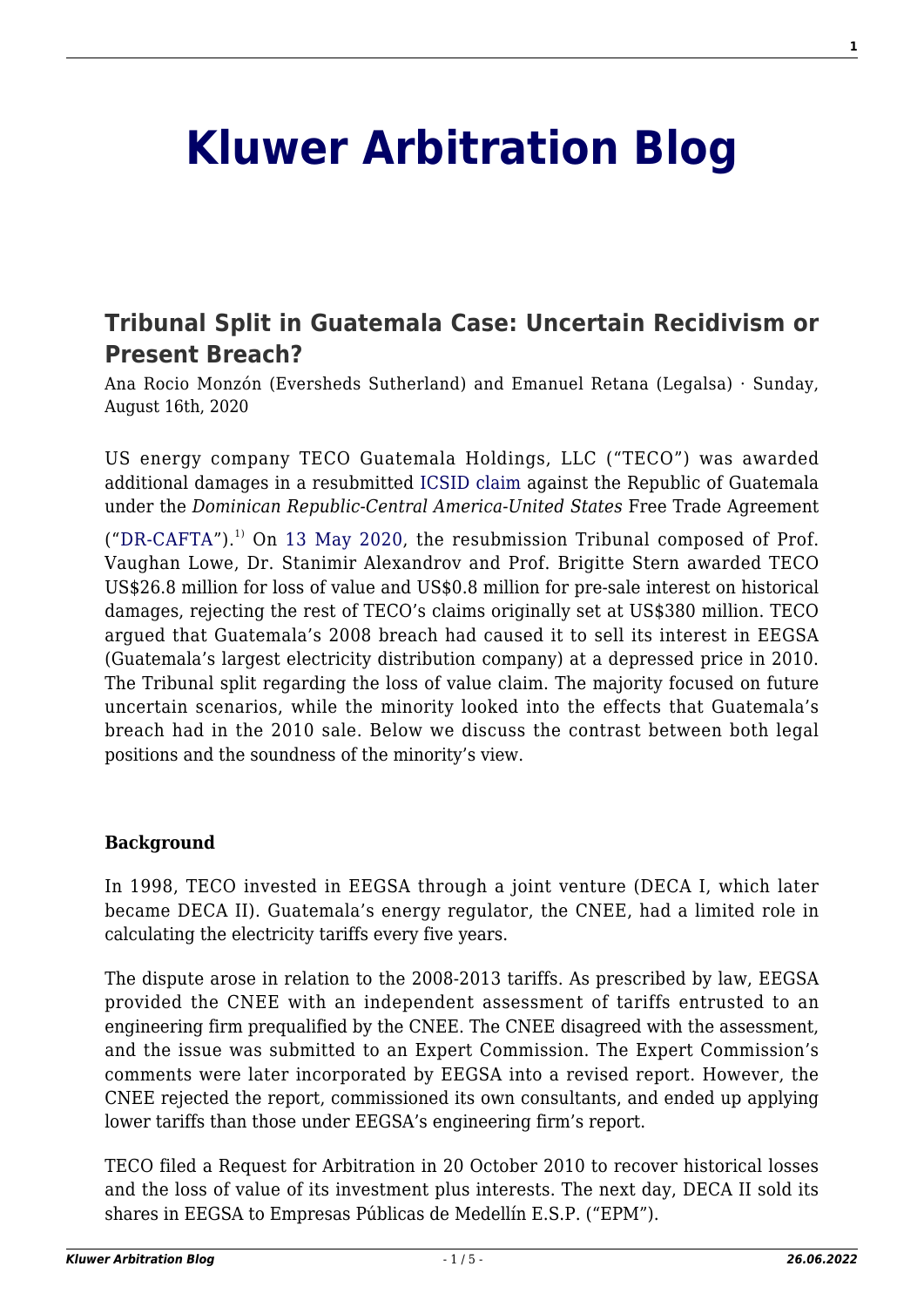In December 2013, the [original tribunal held](http://icsidfiles.worldbank.org/icsid/ICSIDBLOBS/OnlineAwards/C1280/DC4012_En.pdf) that Guatemala breached its fair and equitable treatment obligation on the basis that the CNEE applied an arbitrary tariff review process in breach of due process. The original tribunal awarded TECO damages for its historical losses and denied those arising out of loss of value. Both parties requested the annulment of the award. An ICSID *[ad hoc](http://icsidfiles.worldbank.org/icsid/ICSIDBLOBS/OnlineAwards/C1280/DC7813_En.pdf)* [Committee annulled](http://icsidfiles.worldbank.org/icsid/ICSIDBLOBS/OnlineAwards/C1280/DC7813_En.pdf) the original ruling regarding the loss of value and TECO resubmitted this claim (among others) to arbitration.

## **Majority Focused on the Future: Recidivism Is Not to Be Presumed**

According to TECO, the sale value of its EEGSA shares would have been higher *but for* Respondent´s breaches of the DR-CAFTA, estimating a loss of value of approximately US\$222.5 million. Guatemala argued that TECO had not met its burden of proof in relation to the existence and extent of damages, and in any event, TECO's calculations were incorrect.

The Tribunal analyzed two different periods, viz. 2010-2013 (the remainder of the fiveyear period) and 2013-2018, and arrived at two different conclusions. For the 2010-2013 period, the Tribunal recognized that the shortfall in EEGSA´s cash flow caused by the Respondent´s breach was certain to continue until the next tariff review in 2013 and that any rational buyer would have considered this shortfall and deducted it from EEGSA's sale price. The Tribunal thus granted TECO approximately US\$26.8 million in damages.

In contrast, for the 2013-2018 period, the majority considered that Respondent's breach was not the tariff itself but the procedural deficiencies that led up to the adoption of the tariff. Thus, the impact of the breach upon EEGSA's sale price would depend on the expectation of a recurrence of the procedural breach.

The majority held that "[r]*ecidivism is not to be presumed by investment tribunals*" and tribunals may not assume that buyers will presume that a Government — whose actions have already been ruled as unlawful — will continue acting in disregard of its legal obligations. Furthermore, even if Guatemala was to breach the DR-CAFTA again in 2013, EEGSA´s loss of value would have been caused by the second breach, which creates a gap of causation between the 2008 breach and Claimant´s alleged loss of value.

## **The Loud Voice of the Minority**

An undisclosed arbitrator (the minority opinion) held that the commercially sensible approach was to recognize that any reasonable buyer in EPM's position would have considered the 2008 review process and depressed tariff when valuing EEGSA, as the evidence showed. Thus, causation would not relate to uncertain recidivism but to a proximate reality: EPM determined the value of EEGSA in 2010 under lower tariffs imposed in breach of the BIT. Therefore, the loss of value was a direct result of Respondent´s breach. Additionally, the arbitrator stated that the 2008 breach would

**2**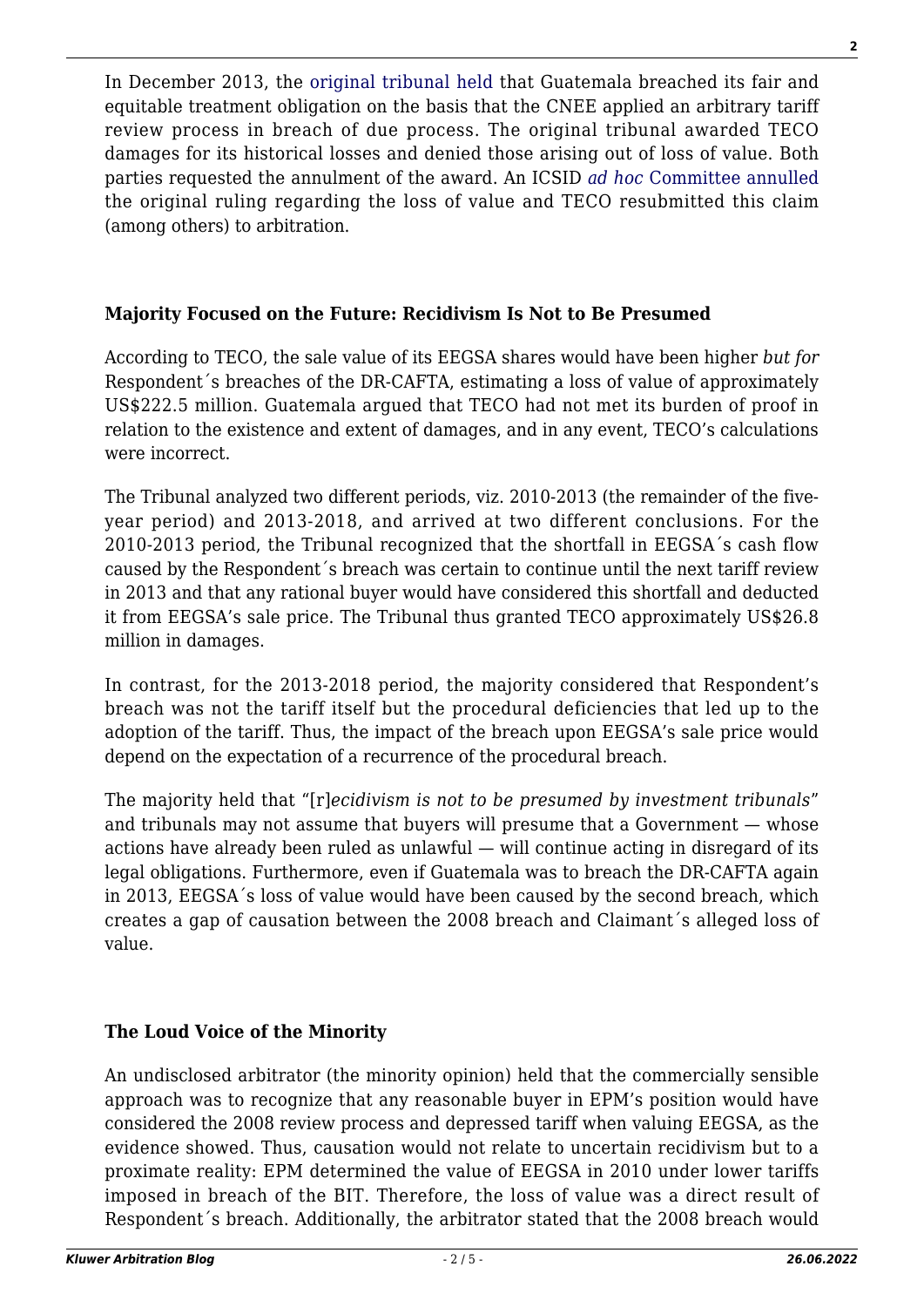have increased risks that the Government would act wrongly in the future, lowering EEGSA's market value in 2010.

*But for* the 2008 tariff review process, TECO´s shares in EEGSA had a market value of *x*. When TECO sold its shares in 2010, such shares had a market value of *(x – y)*, *y* being the effects of the depressed tariffs. The minority held that this is nothing but "*the undeniable fact that the tariffs operative at that time had been set a lower level, that causes the reduction in the value of EEGSA: the lower valuation, based on the lower tariffs imposed in breach of the BIT, is thus a direct result of that breach of the BIT.*"

The minority's thought-provoking reasons contrast strongly with the mere two paragraphs dedicated to them in the award.

#### **The apparent causation issue**

To assess TECO's loss of value claim one must differentiate among EEGSA's potential valuations at different times: the value of EEGSA *but for* the 2008 review process; the 2010 sale value; and any possible future value after 2013. We then ask: what is the relevance of these different valuations to TECO´s damages claim? The majority focused on two scenarios: Guatemala's recurring breach in the 2013 tariff review process or a fix in tariffs that would be in full compliance with its international obligations. Under both scenarios, the majority considered that either a decrease or an increase in EEGSA´s value could ensue, and if a decrease were to occur, damage would be caused by the 2013 review process instead of the 2008 breach.

However, it is difficult to identify how those scenarios are related to Claimant's burden of proof on causation. Arguably, a breach on the 2013 review process resulting in depressed tariffs would entitle EPM to pursue a claim against Respondent, which is unrelated to TECO's loss of value derived from the 2010 sale. Similarly, a tariff increase in 2013 would benefit EPM and would not bear on the fact that TECO sold what were considered "*damaged goods*."

The majority examined what appears to be another, indirect, layer of causation. When stating that the minority's view "*builds upon an implicit presupposition of the continuation and repetition of a breach of the BIT* (…)," the majority does not deny that EPM bought TECO´s shares of EEGSA at a lower value than *but for* the 2008 review process. The shares' value from October 2010 onward was irrelevant for TECO.

#### **The rational buyer's analysis**

For the 2010-2013 period, the Tribunal unanimously considered that any rational buyer in 2010 would have taken the impending 2010-2013 cash flow shortfall into account. However, only the minority recognized that the same rational buyer in 2010 "*had no alternative but to base its estimate of the value of EEGSA on the assumption that such tariffs would continue in future.*" It was established that EPM considered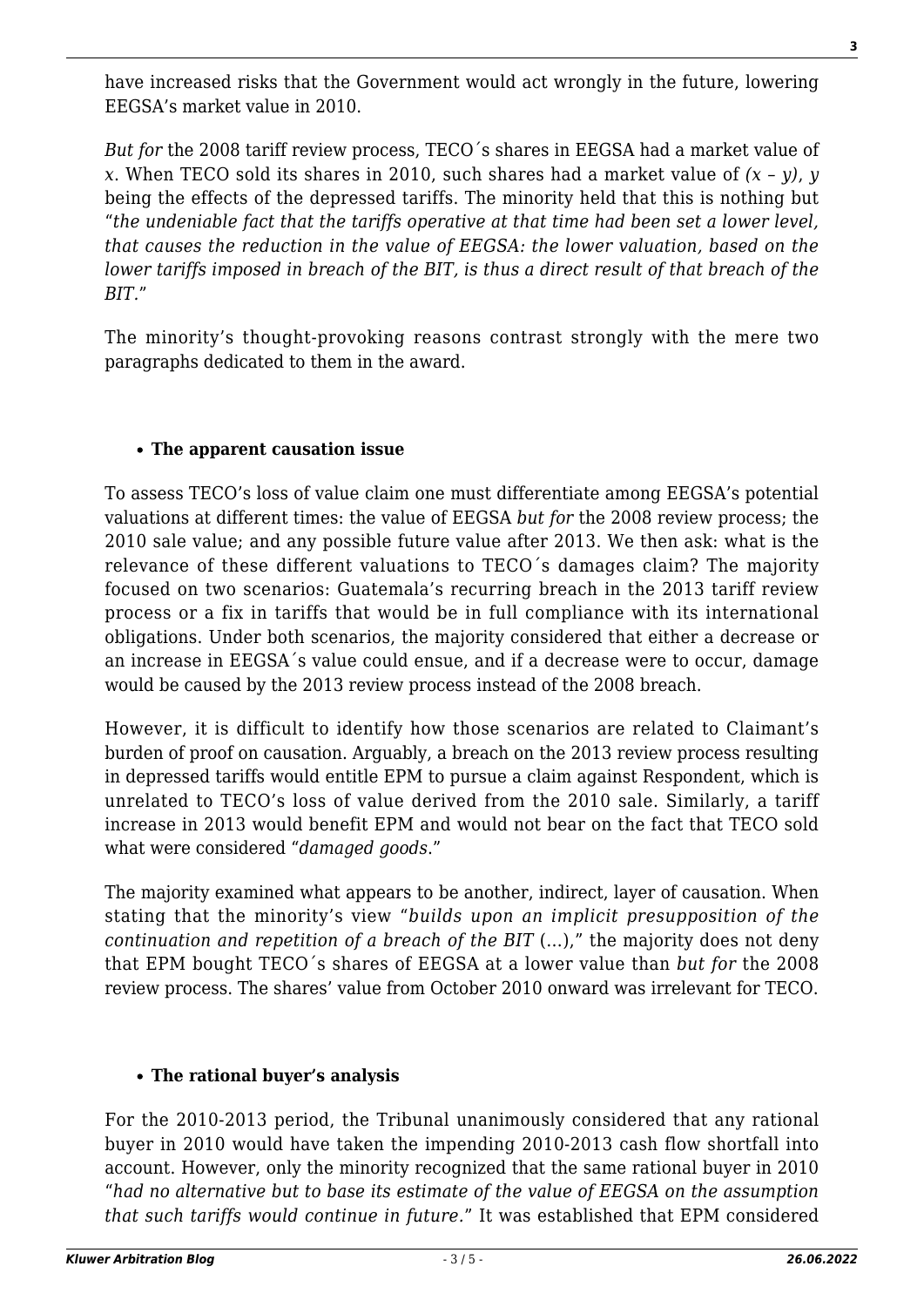this breach when valuing EEGSA. As EPM´s CEO stated "*We bought on the basis that the current tariff model and layout is the one that exists. Clearly it has an impact on the final valuation and we had no expectation that it would be modified or changed.*" Thus, the record shows that EPM's final – and diminished – valuation of EEGSA was a direct result of Respondent´s present breach of its DR-CAFTA obligations and was not based on an uncertain futuristic assessment.

#### **Will this Minority Voice Resonate in the Future?**

Investment arbitration cases present complex issues to arbitrators with different backgrounds in law and evidence. Often inevitable, divergent views among tribunal members emerge, and decisions have to be taken by majority. Despite the limited (if any) effect that minority opinions might have on the actual dispute at issue, these opinions contribute to the development of law, provoking new discussions and even guiding arbitrators facing similar issues in future cases. In *TECO*, the minority disagreed with the other arbitrators in a key issue that would have changed the outcome of the arbitration. Even if not decisive for TECO, the loudness of the minority's voice remains to be heard in future cases.

*To make sure you do not miss out on regular updates from the Kluwer Arbitration Blog, please subscribe [here](http://arbitrationblog.kluwerarbitration.com/newsletter/). To submit a proposal for a blog post, please consult our [Editorial Guidelines.](http://arbitrationblog.kluwerarbitration.com/editorial-guidelines/)*

## **Profile Navigator and Relationship Indicator**

 $\mathcal{L}_\text{max}$ 

Offers 6,200+ data-driven arbitrator, expert witness and counsel profiles and the ability to explore relationships of 13,500+ arbitration practitioners and experts for potential conflicts of interest.

[Learn how](https://www.wolterskluwer.com/en/solutions/kluwerarbitration/practiceplus?utm_source=arbitrationblog&utm_medium=articleCTA&utm_campaign=article-banner) **[Kluwer Arbitration Practice Plus](https://www.wolterskluwer.com/en/solutions/kluwerarbitration/practiceplus?utm_source=arbitrationblog&utm_medium=articleCTA&utm_campaign=article-banner)** [can support you.](https://www.wolterskluwer.com/en/solutions/kluwerarbitration/practiceplus?utm_source=arbitrationblog&utm_medium=articleCTA&utm_campaign=article-banner)